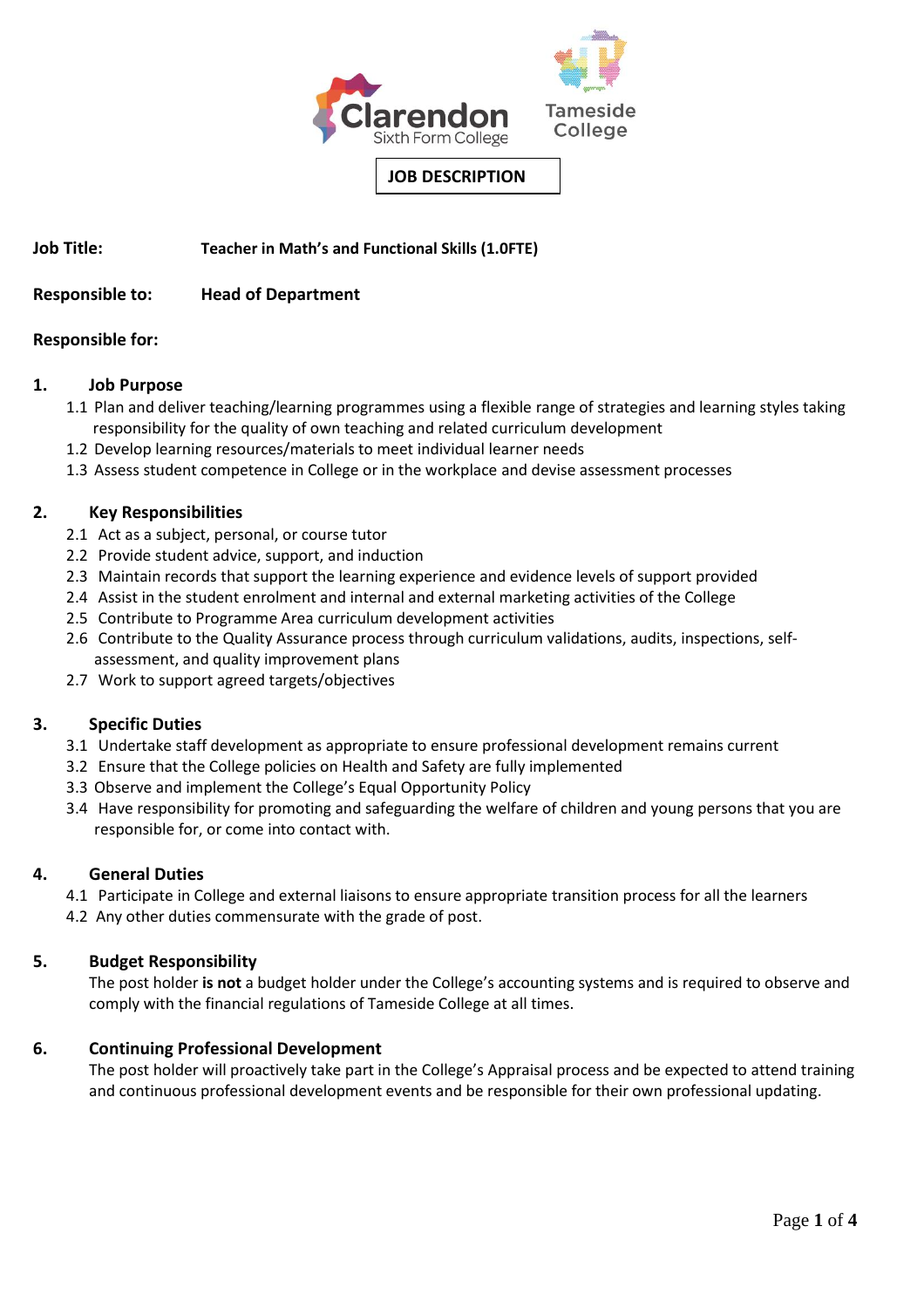# **7. Health and Safety**

The post holder will be required:

- To take reasonable care to safeguard their own safety and that of others with whom they work;
- To cooperate with designated officers named by the Governors and/or the Principal and any other designated College manager to enable the College to comply with its obligations under Health and Safety legislation.
- Not to interfere with or to misuse anything provided in the interests of health and safety or welfare.
- To report immediately any defects in plant, equipment or the working environment

### **8. Equality and Diversity**

Tameside College is committed to the provision of equal opportunities. All employees have a duty to ensure unfair discrimination does not occur and to support the implementation of the College's Equality policy as appropriate.

### **9 Values**

Tameside College values are an essential part of the College achieving its core purpose and it is an expectation that these are adopted in daily working. These include:

- **Excellence Through Learning** 
	- o It's my responsibility
	- o Work together
	- o Act with integrity
	- o Value and respect each other

### **10. Safeguarding Children and Vulnerable Adults**

Tameside College recognises that it has a statutory and moral duty towards safeguarding the welfare of children, young people and, if appropriate, vulnerable adults who participate in any College activities and expects all staff to share this commitment.

### **11. College Policies and Procedures**

Comply with College Policies and Procedures and the Staff Code of Conduct which can be accessed via Learning Box.

Perform such other duties as reasonably correspond to the general character of the post and are commensurate with its level of responsibility.

### **NOTE:**

The job description is current as at the date of the appointment. In discussion with your line manager your job description may be varied to reflect or anticipate changes in or to the post and you may be required to undertake other duties commensurate with the grade of your post.

| Signed: (Principal)   | Date: |
|-----------------------|-------|
| Signed: (Post holder) | Date: |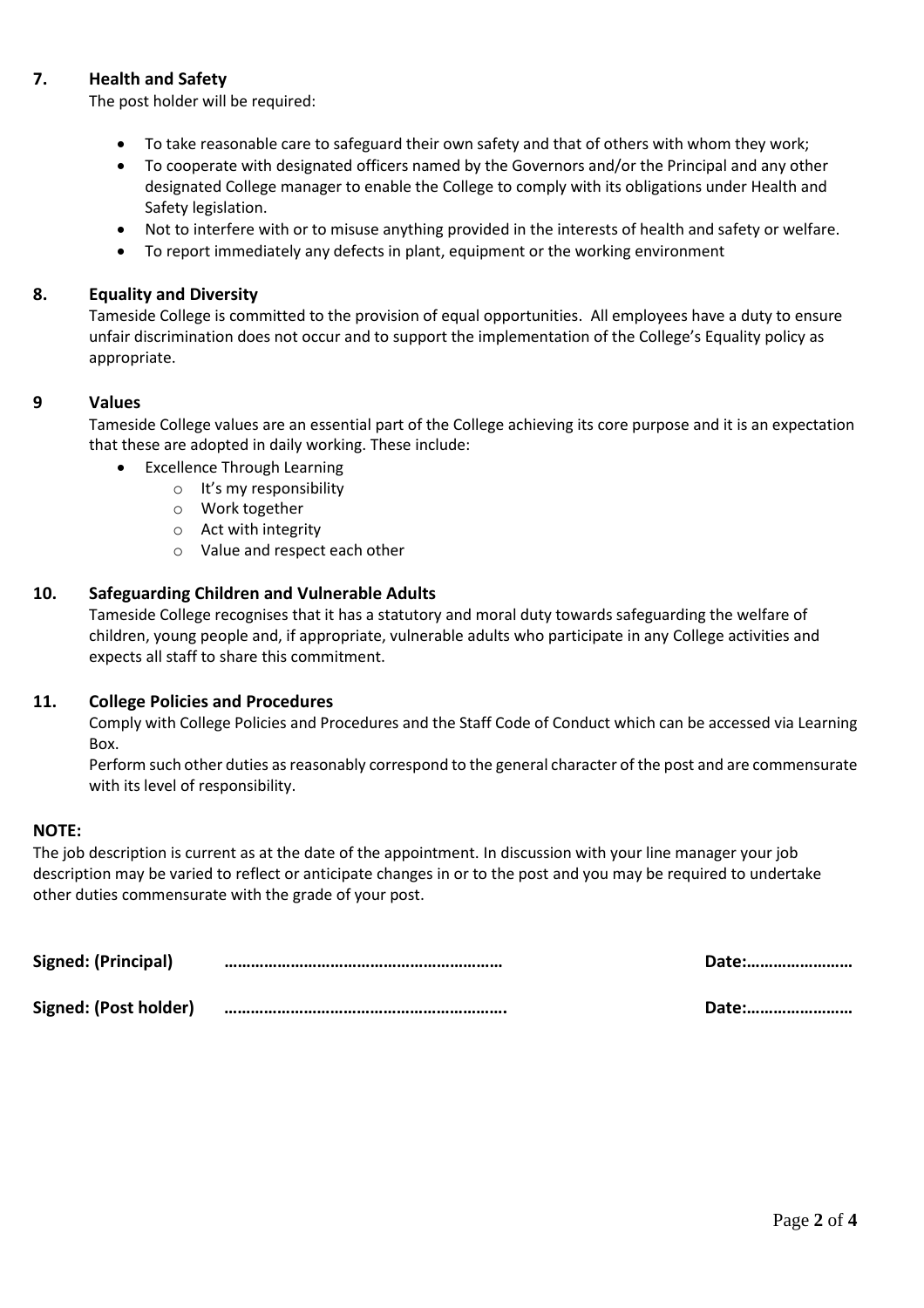# **Teacher in Math's – Employee Specification**

|                                      |                                                                                                                                                                      | E | D | How?  |
|--------------------------------------|----------------------------------------------------------------------------------------------------------------------------------------------------------------------|---|---|-------|
| <b>Qualifications &amp; Training</b> | Level 4 Teaching Qualification: Certificate in Education/PGCE/Bachelor of<br>$\bullet$<br>Education                                                                  | E |   | A     |
|                                      | or                                                                                                                                                                   |   |   |       |
|                                      | Required to achieve Level 5 Diploma (DTLLS) or equivalent within 3 years of<br>$\bullet$<br>appointment                                                              | E |   |       |
|                                      | Evidence of attainment or operating at Level 3 in at least one of the<br>following, and hold or be prepared to achieve the other two at Level 2 within<br>two years: | E |   |       |
|                                      | English<br>$\bullet$                                                                                                                                                 |   |   |       |
|                                      | Maths<br>$\bullet$                                                                                                                                                   |   |   |       |
|                                      | $\mathsf{I}\mathsf{T}$<br>$\bullet$                                                                                                                                  |   |   |       |
|                                      |                                                                                                                                                                      |   |   |       |
|                                      | <b>Evidence of Continuous Professional Development</b><br>$\bullet$                                                                                                  | E |   |       |
|                                      | Higher degree or recognised professional qualification<br>$\bullet$                                                                                                  |   | D |       |
|                                      | Meets LLUK standards for teaching and supporting learning<br>$\bullet$                                                                                               |   | D |       |
|                                      | Recognised ICLT qualification<br>$\bullet$                                                                                                                           |   | D |       |
|                                      | Internal Verification qualification<br>$\bullet$                                                                                                                     |   | D |       |
| <b>Specialist Knowledge</b>          | Understanding of and commitment to the principles of individual learning.<br>$\bullet$                                                                               | E |   | I/A   |
|                                      | Knowledge of curriculum development and diversification in the subject area<br>$\bullet$                                                                             | E |   |       |
|                                      | Knowledge of major curriculum developments<br>$\bullet$                                                                                                              |   | D |       |
|                                      | Previous teaching experience within the FE sector<br>$\bullet$                                                                                                       |   | D |       |
| <b>Experience</b>                    | Successful teaching experience/ practice in 14-19 age range<br>$\bullet$                                                                                             | E |   | I/A/O |
|                                      | An excellent knowledge of the subject<br>$\bullet$                                                                                                                   | Е |   |       |
|                                      | Experience of setting and achieving high standards in respect of leaver<br>$\bullet$                                                                                 | E |   |       |
|                                      | retention and achievement                                                                                                                                            |   |   |       |
|                                      | An ability to plan and manage effective lessons<br>$\bullet$                                                                                                         | E |   |       |
|                                      | A creative and innovative approach to the development of teaching and<br>$\bullet$<br>learning                                                                       | E |   |       |
|                                      | An ability to contribute to teaching at several levels<br>$\bullet$                                                                                                  | Е |   |       |
|                                      | Experience of setting and achieving high personal standards in the delivery of<br>$\bullet$                                                                          | E |   |       |
|                                      | teaching                                                                                                                                                             | E |   |       |
|                                      | Good classroom and behaviour management<br>$\bullet$                                                                                                                 |   |   |       |